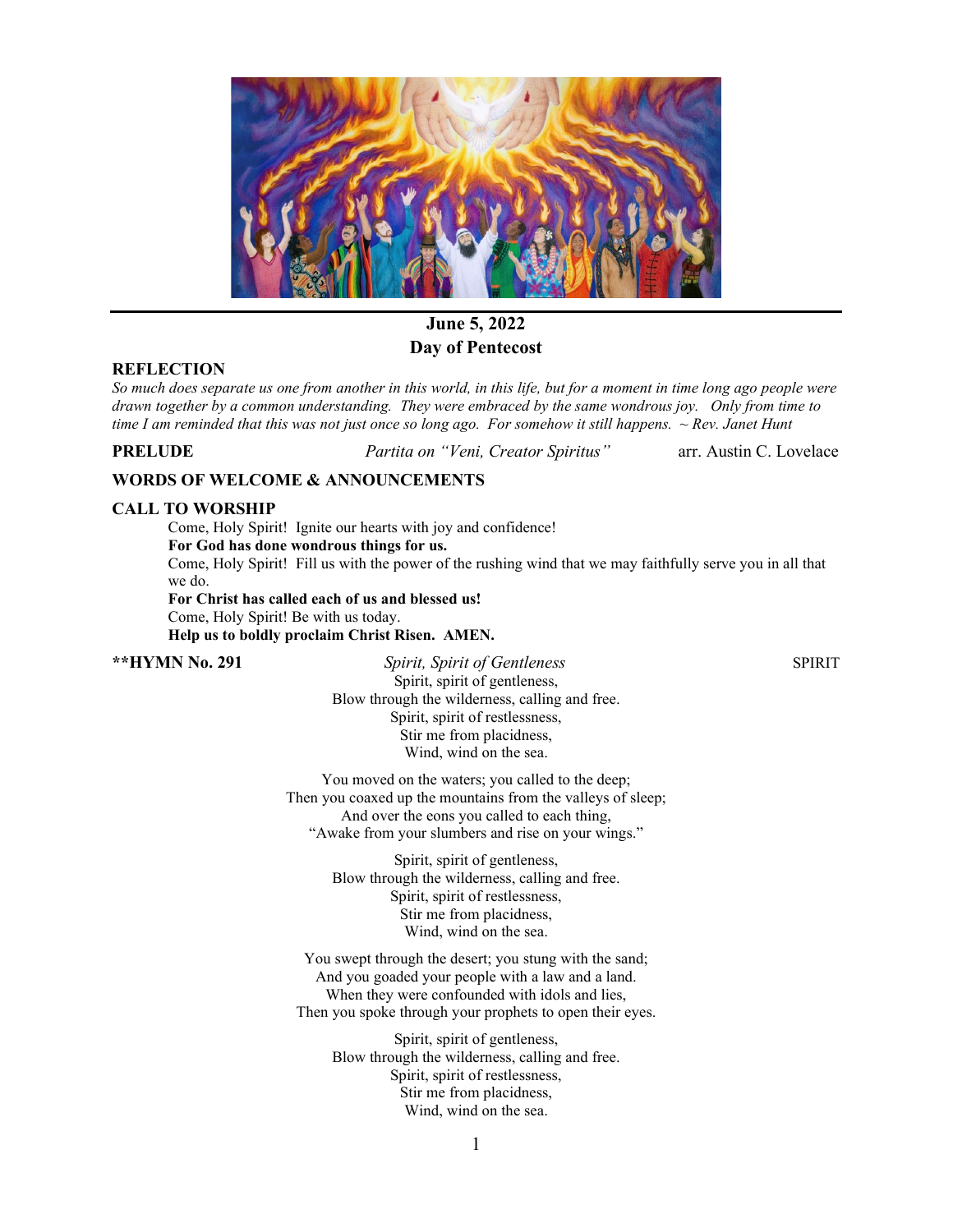You sang in a stable; you cried from a hill; Then you whispered in silence when the whole world was still. And down in the city, you called once again When you blew through your people on the rush of the wind.

> Spirit, spirit of gentleness, Blow through the wilderness, calling and free. Spirit, spirit of restlessness, Stir me from placidness, Wind, wind on the sea.

You call from tomorrow; you break ancient schemes; From the bondage of sorrow the captives dream dreams. Our women see vision; our men clear their eyes. With bold new decisions your people arise.

Spirit, spirit of gentleness, Blow through the wilderness, calling and free. Spirit, spirit of restlessness, Stir me from placidness, Wind, wind on the sea.

### **PRAYER OF CONFESSION** *(In Unison)*

**Spirit of God:**

**you come, aflame with new life, but our routines threatens to douse your passion;**

*Sung Response: Hymn No. 288*  Spirit of the Living God, Fall afresh on me. Spirit of the Living God, Fall afresh on me. Melt me, mold me, fill me, use me.

Spirit of the Living God, Fall afresh on me.

**you come, on fire with love, yet we limit our affections to a select few; you come, surging with new dreams, but we still cling to the old ways of living;**

*Sung Response: Hymn No. 288*  Spirit of the Living God, Fall afresh on me. Spirit of the Living God, Fall afresh on me. Melt me, mold me, fill me, use me. Spirit of the Living God, Fall afresh on me.

**Forgive us, Spirit of Truth, forgive us. Come to us, anew, this day to shatter our hardened hearts with your tenderness;**

*Sung Response: Hymn No. 288*  Spirit of the Living God, Fall afresh on me. Spirit of the Living God, Fall afresh on me. Melt me, mold me, fill me, use me. Spirit of the Living God, Fall afresh on me.

**Set our souls on fire with your love and send us into a world which aches for the new joy, the new fire, the new life offered in Jesus Christ, our Lord and Savior.**

> *Sung Response: Hymn No. 288*  Spirit of the Living God, Fall afresh on me.

> Spirit of the Living God, Fall afresh on me.

Melt me, mold me, fill me, use me.

Spirit of the Living God, Fall afresh on me.

**We pray this in Jesus' Name. AMEN.**

### **ASSURANCE OF FORGIVENESS**

The prophet Joel declares that in the last days God's Spirit will be poured out upon all flesh. "All it shall be that whoever calls on God shall be saved."

**As we call on God's name, Christ intercedes and delivers us in his righteousness, blameless before God.**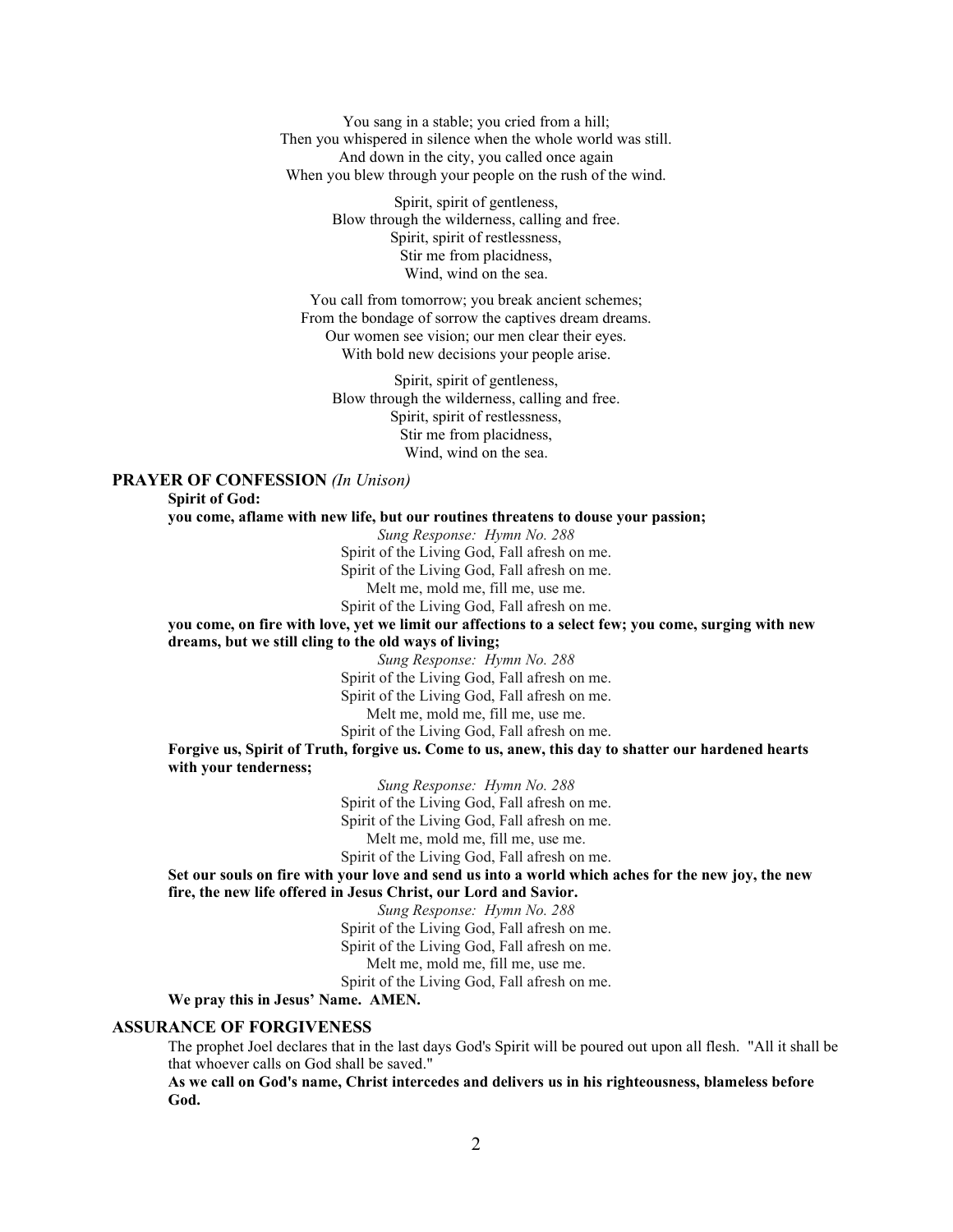**\*\*HYMN No. 292, St. 1** *As the Wind Song* WAIRUA TAPU As the wind song through the trees, as the stirring of the breeze, So it is with the Spirit of God, As the heart made strangely warm, as the voice within the storm, So it is with the Spirit of God. Never seen, ever known where this wind has blown Bringing life, bringing power to the world, As the dancing tongues of fire, as the soul's most deep desire, So it is with the Spirit of God.

## **CHILDREN'S MESSAGE**

**NEW TESTAMENT LESSON** *Acts 2: 1-12*

**SPECIAL MUSIC** *O for a Thousand Tongues to Sing* arr. Mary McDonald

**GOSPEL READING** *John 20:19-23*

**\*\*HYMN No. 292, St. 2** *As the Wind Song* WAIRUA TAPU

As the rainbow after rain, as the hope that's born again, So it is with the Spirit of God, As the green in the spring, as a kite on a string, So it is with the Spirit of God, Making worlds that are new, making peace come true, Bringing gifts, bringing love to the world. As the rising of the yeast, as the wine at the feast, So it is with the Spirit of God.

### **JOYS AND CONCERNS**

## **SACRAMENT OF COMMUNION**

#### **INVITATION TO THE LORD'S TABLE**

#### **GREAT PRAYER OF THANKSGIVING**

In the beginning there was only God: the Creator dreamed, giving birth to a vision; the Word spoke, calling the universe into being; the Breath swept through all things, bringing life.

**Breathe on us, O Breath of God. Give us the promise of life through Christ Jesus our Lord.** In the beginning, O God, there was only you. Be our guide, our hope and our joy. As you led your people Israel, as you led Sara and Abraham, Jacob and Isaac, Moses and David, Mary and Joseph, lead us. **Breathe on us, O Breath of God. Send us your light, our hope and our salvation. Send us your Son. Send us Jesus.**

In the beginning, O God, there was only you: Creator, Word and Breath. And from that beginning we see our birth. From that beginning we see our salvation. From that beginning we see our source of life.

# **Come loving Parent. Come Lord Jesus. Come Holy Spirit. Come to us now.**

For the promise of our salvation, the ember of life still burning, is Christ Jesus who comes as one of us, who comes to save us, who sends us the fire of your Spirit, who comes to lead us into the light. Amen.

#### **CONSECRATION OF THE ELEMENTS**

### **THE LORD'S PRAYER**

**Our Father who art in heaven, hallowed be thy name. Thy kingdom come, thy will be done, on earth as it is in heaven. Give us this day our daily bread; and forgive us our debts, as we forgive our debtors; and lead us not into temptation but deliver us from evil. For thine is the kingdom and the power and the glory, forever. Amen**

### **SHARING IN COMMUNION**

**SERMON** *Pentecost Keeps Going* **<b>Rev. William Schram**